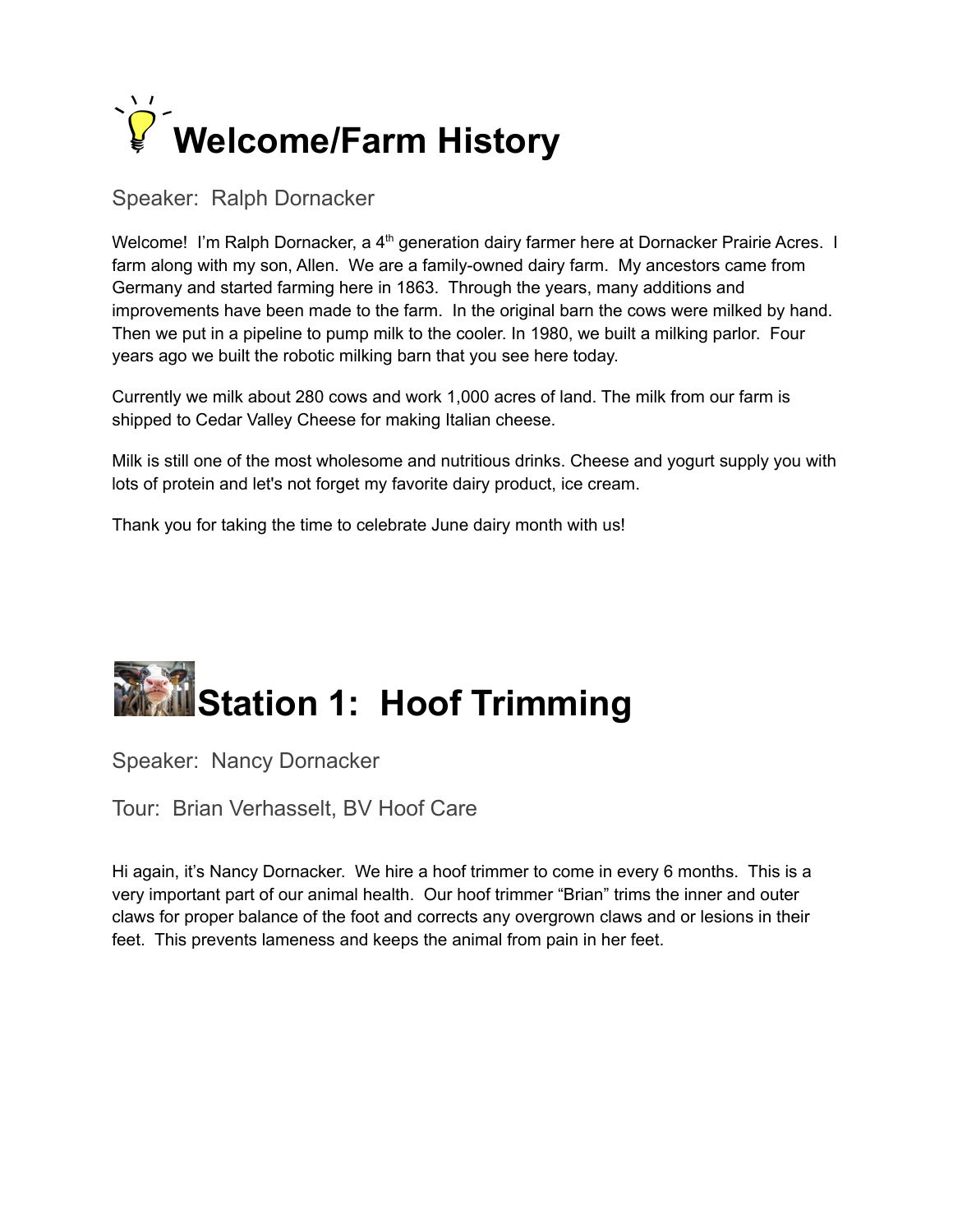

#### Speaker: Nancy Dornacker

#### *Diets designed specifically for them.*

Hi! This is Nancy, Allen's wife. We work with a nutritionist on our farm. Our cows are fed a diet formulated specifically for them. The diet is called a TMR (total mix ration). It's like a large "cow salad" with all the nutrients they need. It contains: haylage, corn silage, ground corn, soybean meal, cottonseed and minerals. We use a 550 cubic foot sized mixer, kind of like your kitchen aid mixer except it has wheels to deliver their feed directly in front of the cows at a feed bunk.

Most of the feed is sourced locally from our fields and stored in "bunkers'' as corn silage or haylage. Corn silage or haylage means the whole plant is cut up and put in an oxygen tight feed pile that is covered with plastic and tires to keep the pile of feed air tight; like canning your vegetables. The oxygenless fermentation process in the bunker allows for good bacteria to multiply and provides stable, year-round storage.

Dry corn and soybeans are stored in the gray bins near our bunkers and are then crushed so it is more digestible. The corn gives them energy and the hay is like lettuce. They also get vitamins and minerals mixed into their "salad". Our nutritionist visits every other week to help prepare their recipes for the next 2 weeks. The nutritionist creates a "recipe" for each group of animals (for example, cows that had a calf, pregnant and young heifers).

You will see bins near the edge of the robot barn. They contain feed in a "pellet" form that has a sweet coating called molasses. The cows like this and enjoy coming to the robots to eat the pellets. The amount of energy in the feed at the bunk gets adjusted for the energy they eat with the pellet by the robot.

Each cow eats up to 120 pounds per day and drinks 30-40 gallons per day (which is about a bathtub full of water). We use a robotic feed pusher that runs every 2 hours to push feed in the feed alley close to them.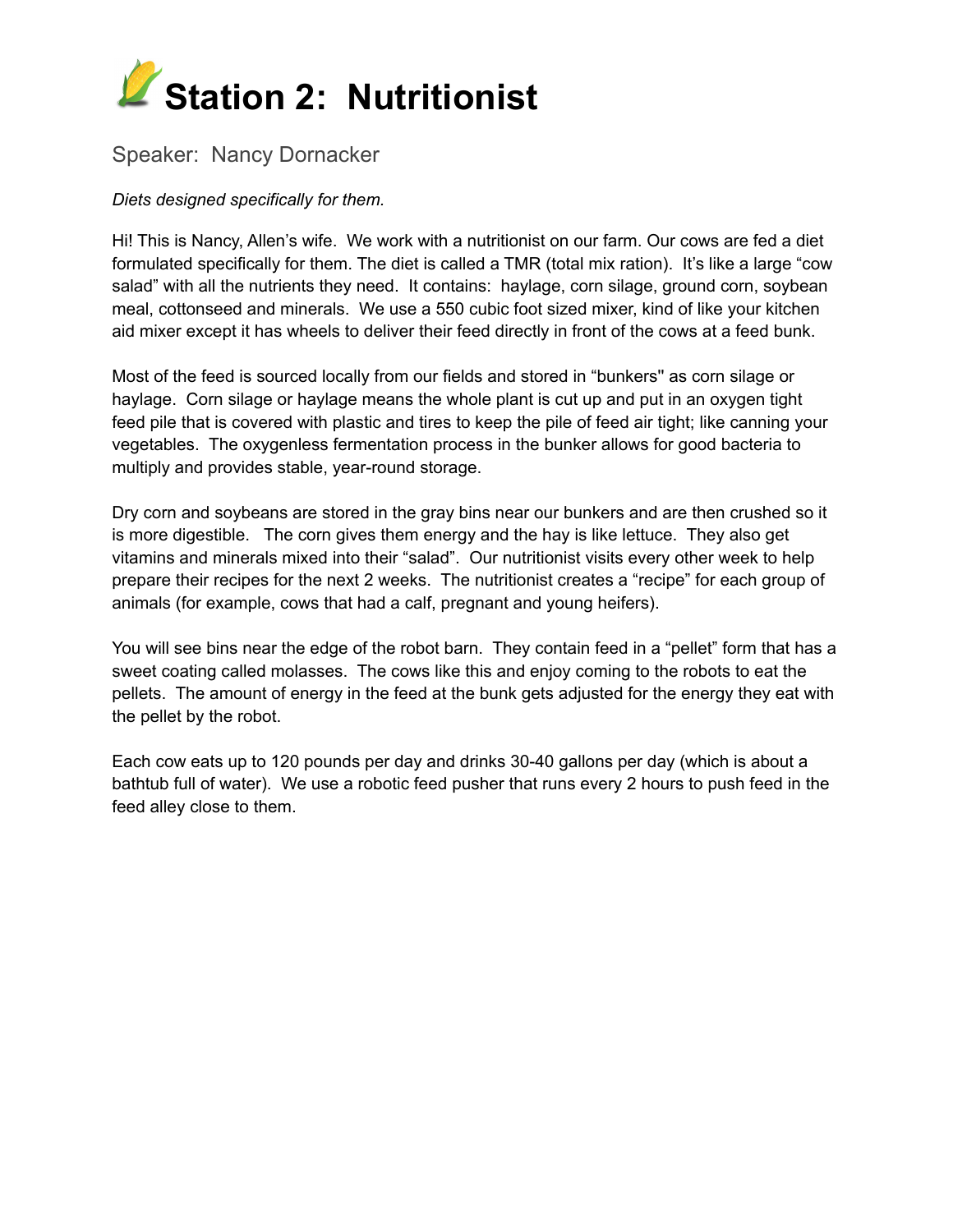

#### Speaker: Jack Dornacker

*Animals deserve kindness and good care.*

Hi! This is Jack Dornacker, son of Allen & Nancy. The barn is where I spend most of my time helping on our farm.

Every part of this barn was engineered with the cow in mind.

We have a warm barn that has curtains for winter and fans for summer. The cows are free to lay down where they want; we call these "freestalls". They are laying on sand like you'd find on a beach. They have 24/7 access to clean water and food. Twice a day we clean and fluff the sand in the freestalls. They have brushes to scratch their backs and lay down 12-15 hours per day.

A cow's body temperature runs over 100 degrees. All that body heat amongst fellow cows helps keep them warm in winter and in summer the fans and opened curtains bring in fresh air. They drink a bathtub full of water each day and have 7 places in the barn to access water.

Notice the "necklace" on the cows necks. It monitors their activities like getting up to eat, laying down and standing. It also monitors their "rumination". The rumination is the movement of the cow's stomach. The tag picks up the sounds of her stomach and measures how well her digestive system is working.

### **Station 4: Agriculture Technology**

#### Speaker: Kate Dornacker

Hello, it's Kate Dornacker; I'm the 6th generation and just finished 8th grade at Slinger Middle School. I'm going to explain some of the technology we use here on the farm.

Here you can see our 3 robotic milkers. Things have come a long way over the years at our farm from hand milking to a milking machine and then the parlor. The only thing missing was the automatic attachment of the teat cups… and now we have that. The robotic milker takes over as the "eyes, hands, and partly brains" of the milker. This system has 5 main categories.

The first is the milking stall; where the cow enters and uses an electronic ID reading system. NEDAP technology, the same as in road tollways, is used. The reader tells if the cow should be milked or not. The stall also has a pellet "candy like" dispenser to make the cow's visit more attractive and the gating system controls where the cow goes after she is milked!

Second is the teat-cleaning system. This important system cleans the teats to remove dirt and other particles that could contaminate the milk or be spread from cow to cow. If you look close, you will see the soft brushes cleansing the teats.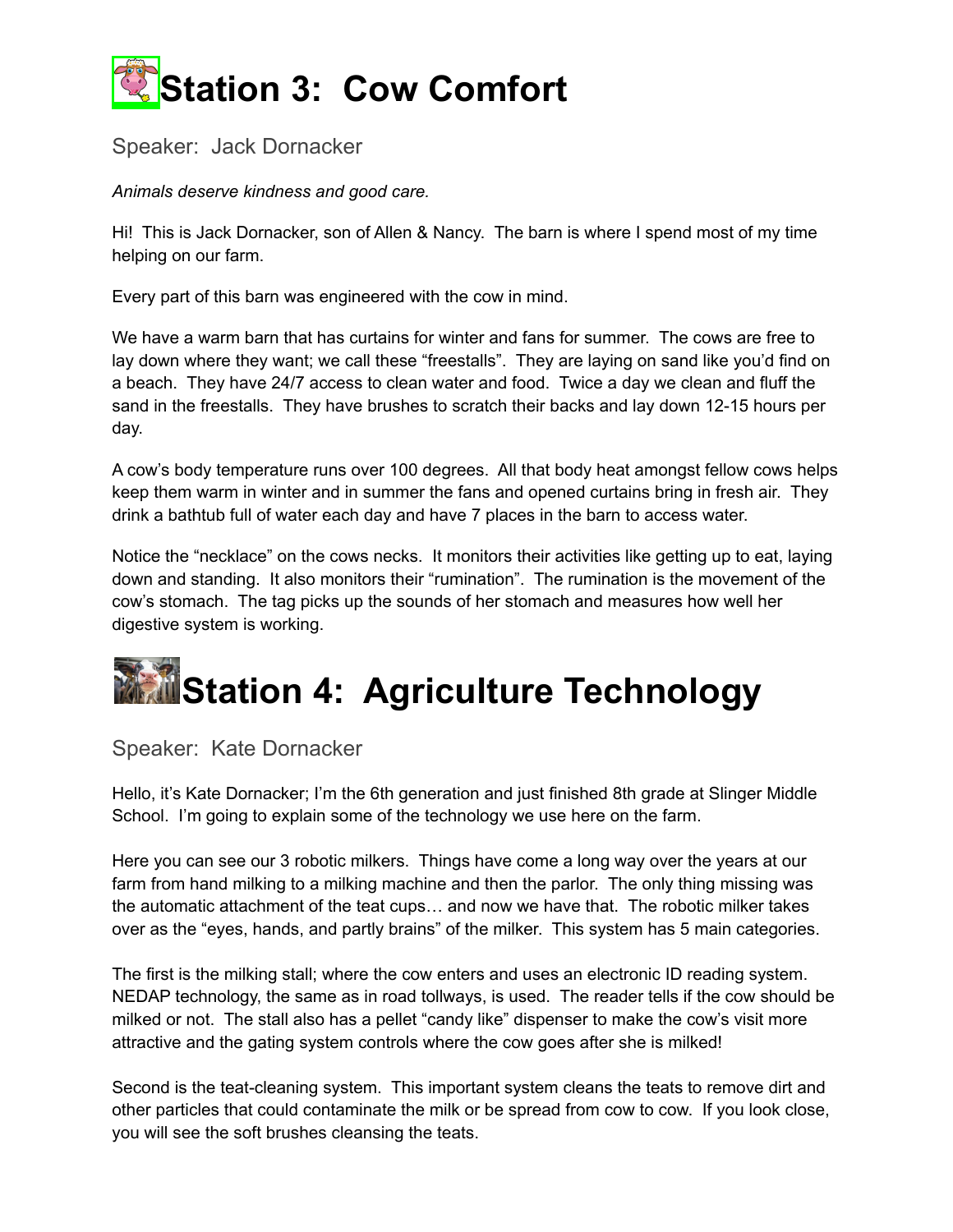Third is the teat detection system. Udder shape and teat position will be different between cows. There is a laser on the milking arm that scans her udder and detects where the teats are. This gets stored in a database to make it more consistent and quicker for the next milking.

Fourth is the robotic arm. The arm follows an infrared 3D camera that detects where she is standing in the stall. When the cow moves, the arm detects where the cow is going and has a hinging system consisting of 2 gas springs that gives way for the arm to move.

Fifth is the control system and sensors. The sensors are the 'eyes'. They monitor cow identification, teat cup attachment, vacuum level and the milk process. They monitor the quality of the milk and send an alert to us if it detects a health issue with the cow, her milk or the robot. It gathers all the analytics like how much milk she gave, feed intake, activity and body weight. All of this is sent to a database where we can record and track the cow history to help us make decisions.

You will also see a "Juno". It is our feed pusher that runs every 2 hours by following a metal plate in the concrete. After every run it gets charged at the charging station.

In our fields we use GPS to help plant and drive our tractors. The system helps us variably apply seed and fertilizer.



Speaker: Kate Dornacker

*A doctor appointment every week.*

Hi! My name is Kate Dornacker. I am the oldest daughter of Allen & Nancy. Most of my time helping on the farm is in the barn with the cows.

Our veterinarian visits once a week to do herd checks for pregnancy and any health issues. The "vet" uses an ultrasound machine to check if the animal is pregnant. The ultrasound also helps address any issues the calf may have before it is born; a common one being twins. Sometimes the veterinarian does surgeries. They also check our younger animals for any health issues and prescribe medicine.

Veterinarians are a highly valued part of our farm team. Our "vet" helps create a herd health plan. Each week they visit we produce a list of animals from our system that need to be checked for pregnancy, calving status, vaccinations and any general health issues. Sometimes they make recommendations on adjustments in the barn for ventilation or cow comfort depending on what health conditions they find; especially in March and October; with the weather swings in Wisconsin. They also may look at their "hooves" or feet and recommend trimming or their feet might indicate a health condition.

They make sure we use medicines appropriately. Sometimes antibiotics are used to treat an infection. When that happens we enter this into our system and the milking robot will "dump" the milk from that cow down the drain until the medicine residue period has passed.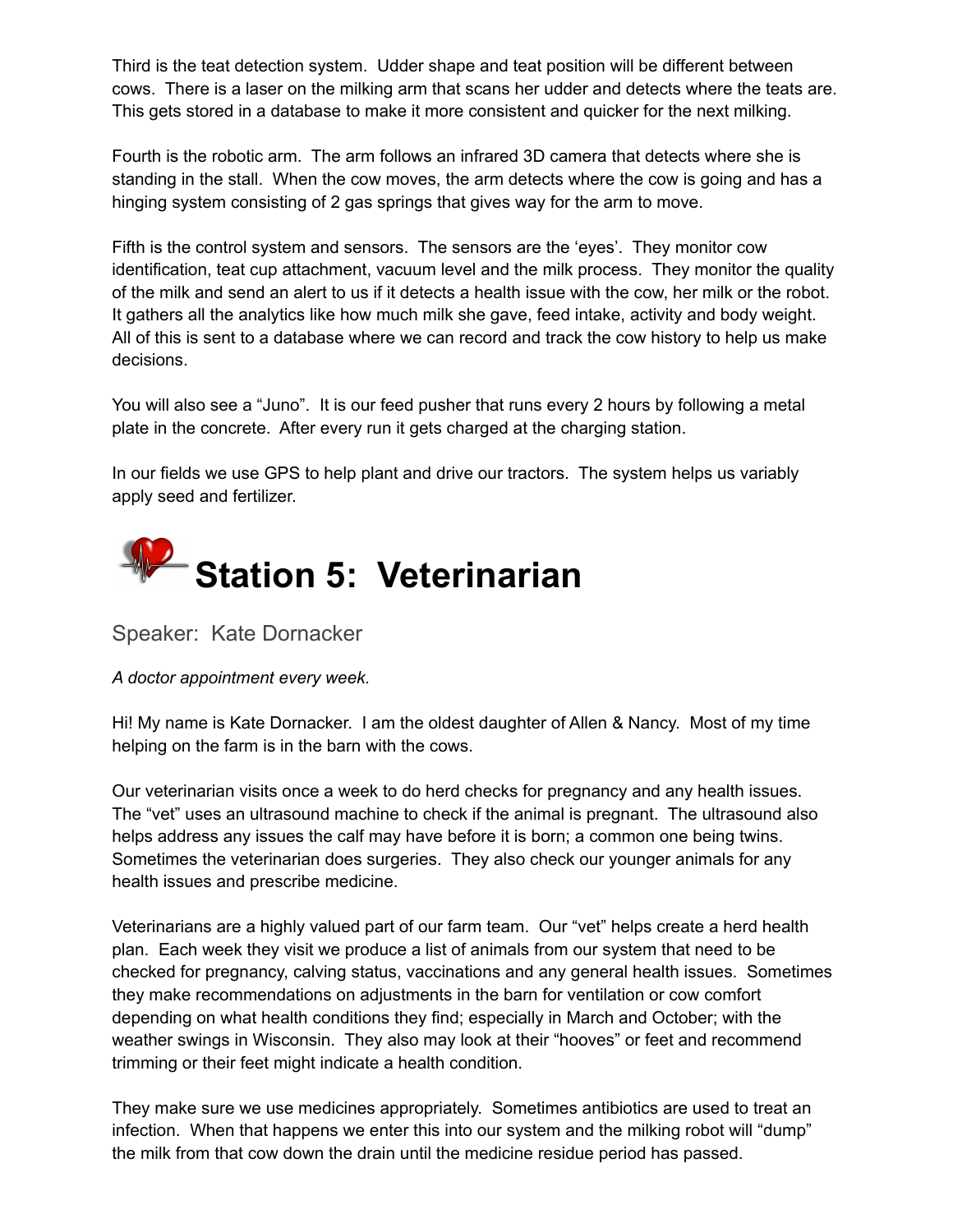

#### Speaker: Anna Dornacker

#### *Mother's deserve comfort.*

Welcome! This is Anna Dornacker. I help in the barn with chores and one of them is feeding newborn calves; here in our maternity pen!

It all starts with the maternity pens. We have one large maternity pen where cows go when they are about to have a calf (baby). Fresh bedding is put into each pen after each birth to ensure no disease is transmitted and the area is clean. Once the calf is born, the mother cow receives a 5 gallon bucket of water and is milked. Her colostrum is fed to her calf within an hour. This helps ensure a healthy start to that calf.

We move the cow into this pen 1 month out from her due date. This allows her to get used to the pen; therefore reducing her stress. The cow also has the option for privacy at the end of the barn with her own pen. We will move her to the private pen when her "necklace" collar tells us her level of rumination and activity has dropped.



Speaker: Adam Dornacker

*Cows milked on their "own time".*

Thanks for visiting! I'm Adam Dornacker. I just finished 5th grade at St. Peter's Catholic School. My family decided to put robotic milking in our new barn back in 2018.

Less stress and more choice works best for our cows. Robotic technology reduces stress and keeps the ladies in the barn healthier. They are wearing a "necklace" collar with NEDAP technology (like what is used in tollways). It's like a cow "fitbit". When she walks in the robot, we know who she is. Based on that, she gets fed a certain amount of pellets depending on her lactation stage and milk production. The pellets are part of her balanced diet.

The robot arm comes in to clean and disinfect her udder before it comes in to attach the milking unit. The position at which the cups attach is already known by the robot based on how she was milked in the past. There is an infrared camera that detects her body heat and where she is standing in the milk stall. The robot arm moves to the reading of this position and milks her there and follows her if she moves in the milk stall.

It takes about 6-7 minutes to milk a cow. The NEDAP technology in her collar collects data on her 24/7 and we can tell the amount and quality of milk produced, the frequency of visits to the robotic milker, how much each cow has eaten and even the number of steps each cow has taken per day. All of these metrics help us determine a cow's overall health status. Sometimes the cow may end up on a "herd check" report for the veterinarian to review.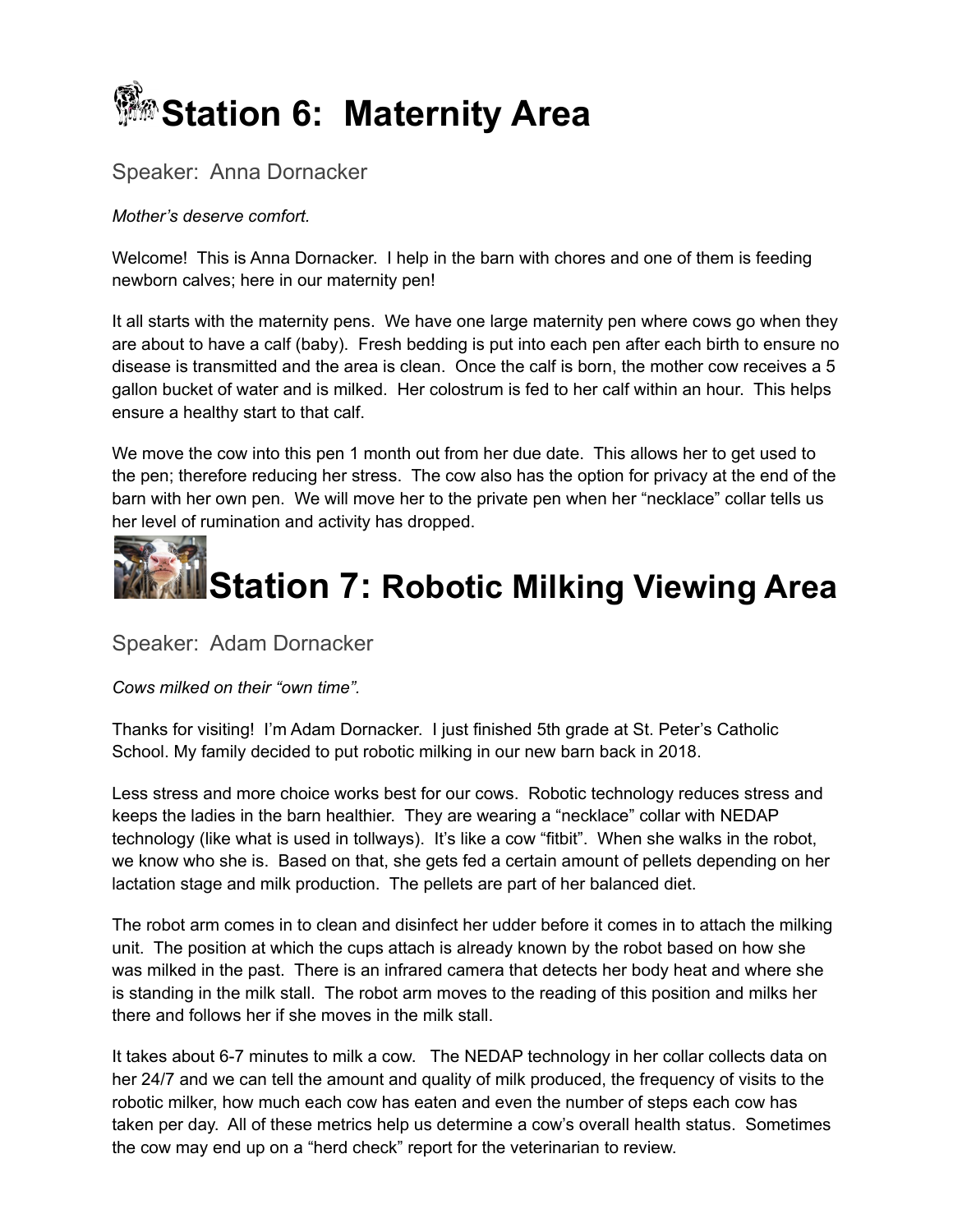

#### Speaker: Nancy Dornacker

*Cooling delivers a safe and quality product.*

HI! This is Nancy Dornacker, Allen's wife.

After milking, it is important to cool the milk as quickly as possible. Milk comes out of a cow at 101.5 degrees and it goes through a stainless steel pipe, through a filter and then into a plate cooler. The plate cooler uses our well water to cool the milk down within the hour to 38 degrees. This is the optimum temperature to hold the milk without freezing it. The water that passed through the plate cooler gets reused; it is run back out to the cows for drinking.

The milk is held in our 6,700 gallon milk tank until a refrigerated truck comes to haul it to Cedar Valley Cheese. Within 48 hours or less the milk at Cedar Valley Cheese is pasteurized and made into cheese. We deliver 2,750 gallons of milk each day to Cedar Valley Cheese… that makes about 2,200 pounds of cheese each day!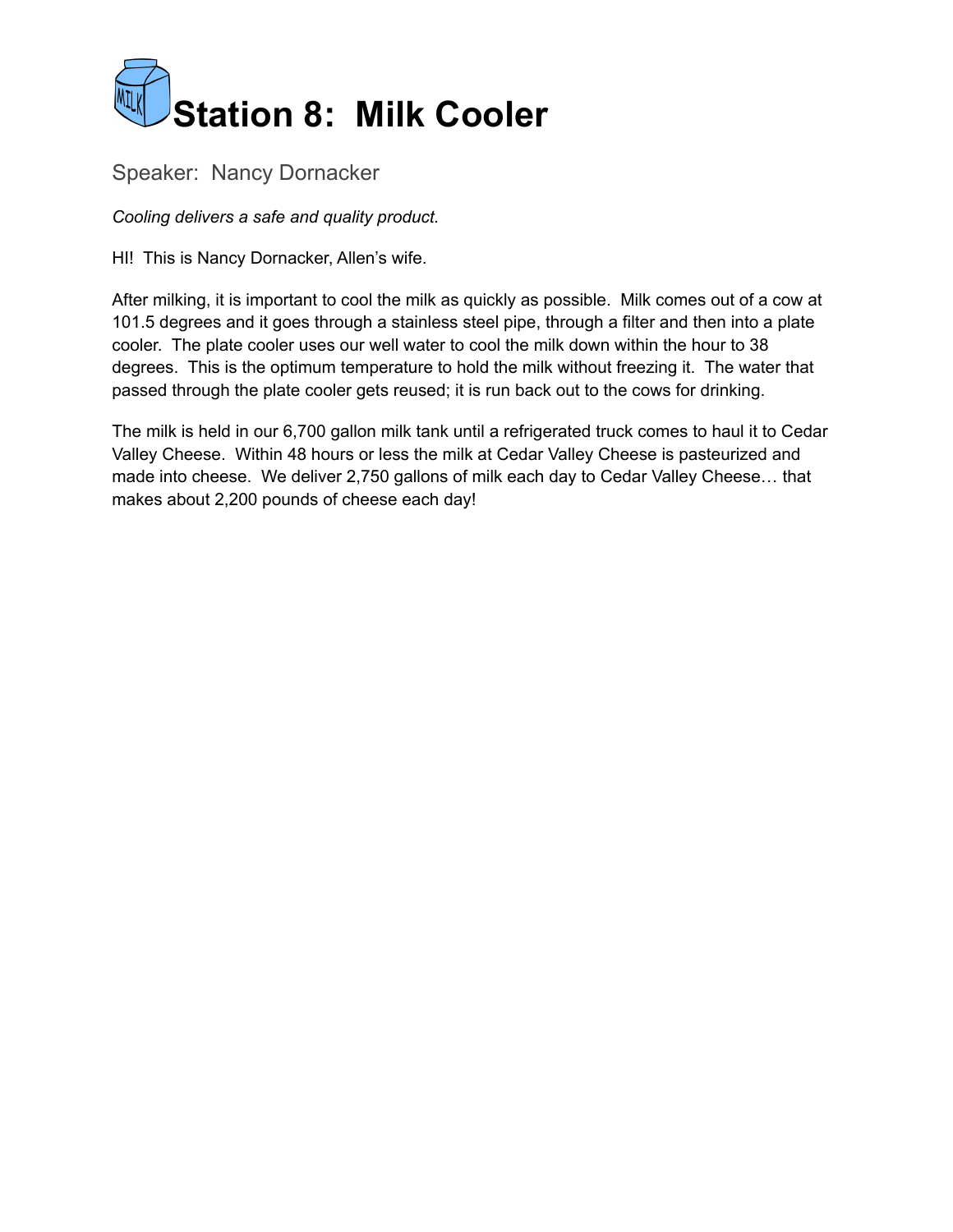

#### Speaker: Adam Dornacker

*The land, air and water are important on our farm.*

Hi! This is Adam. I'm the youngest son of Allen & Nancy. One of my favorite jobs is helping Dad and our custom haulers empty the manure pit in spring and fall.

We drink the water and breath the air here. We live here and we care about everybody on the farm as much as we do about our cows and our community. We have a pit that holds 3.6 million gallons of liquid manure. This is the best natural fertilizer for our crops. We pump this out 2 times a year on the fields when the crops need the nutrients from the manure. It gets pumped into a 5,600 gallon manure tanker or a custom operator comes with a hose and pumps it to the fields. The manure has a lot of nutrients that help our crops grow. Plants thrive on NPK (nitrogran, phosphorus and potassium) and manure delivers this. Healthy crops with high nutrient value means the best meal for our cows.

# **Station 10: Environmental Stewardship**

Speaker: Allen Dornacker

*Take care of the land and it will take care of you.*

Hi! It's Allen Dornacker again. I manage the crops here.

Sustainability is our goal. At our farm we contribute to a sustainable food system. We recycle our manure by spreading it back on our land to help conserve the soil and fertilize our crops. The liquid manure is spread back onto the fields.

We grow cover crops on most land and compost our dry manure. Cover crops are planted to hold the nutrients in the ground until we plant the main crop for cattle feed. Cover crops are rye, peas and oats and radishes.

Composting helps with water infiltration and reduces runoff. Composting builds soil structure with less need for commercial fertilizer. Most of our bedded pack or dry manure (calf, steer and maternity pen) is turned into compost. We put the dry manure on piles and wait for about a month. We then turn it to give it oxygen which is like giving a fire fuel to burn hotter. The heat and pressure decompose it. When the top of the pile gets below 110 degrees we then turn it and give it air. We turn it about 6 times. After this it stops heating and is ready to be spread onto the field. This feeds the soil "bugs" and keeps it loose for the water to infiltrate the soil and keep the plant healthier.

We also choose a no-till conservation practice on over half of our land. This reduces the amount of nutrients that leave our fields through runoff from heavy rain events. In addition to benefiting the land, this reduces our expenditures on tractor fuel and saves on labor.